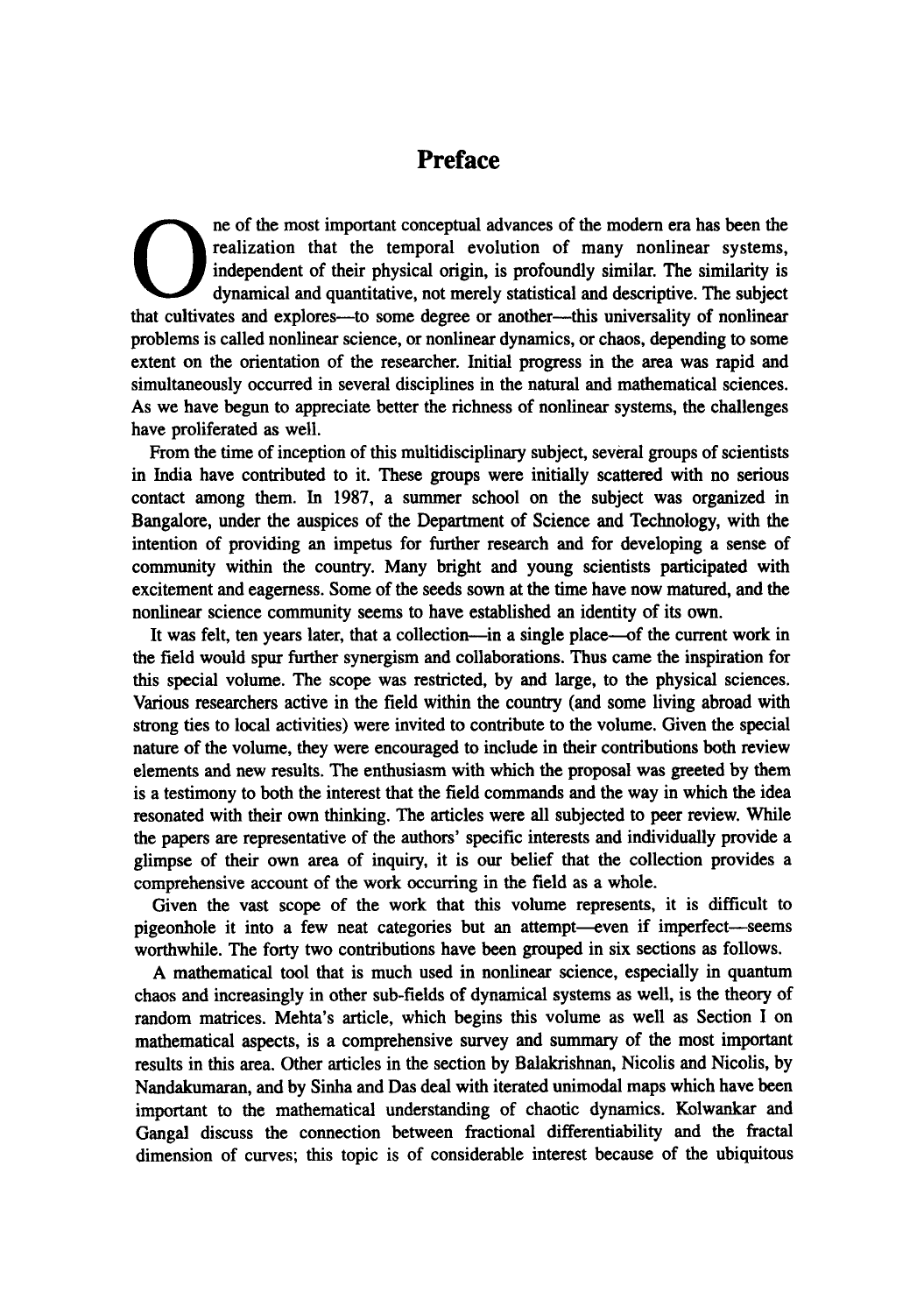## *4 Preface*

presence of fractals in chaotic systems. The meaning of the power spectrum and its generic features form the focus of the article by Valsakumar, Satyanarayana and Sridhar, who are concerned with signal processing and data analysis. Finally, Rangarajan deals with a new technique for integrating the equations of motion of a Hamiltonian system while explicitly respecting its symplectic property.

Dynamical systems that are exactly integrable—and therefore nonchaotic—have been studied in great detail well before the spurt of activity in chaos theory. Integrable systems are constrained by independent conserved quantities, and support coherent solutions such as solitons. The properties of solitons and their many applications form the focus of Section II which contains articles by Porsezian on the Painlevé property, by Lakshmanan and Radha on solitons in higher dimensions, and by Balakrishnan on the geometric aspects of nonlinear evolution equations. An area where the concepts of solitons has seen much application is that of particle physics and field theory, and the article by Sriram and Segar discusses some of these issues in the context of nonlinear chiral models.

An aspect of chaotic systems that has been at the forefront of recent research is their control. Several groups in the country are involved in devising, implementing and studying control methods. Articles in this area are grouped in Section 3. The papers by Gadre and Varma, Sharma and Gupte, and Rajasekhar are representative of the work in this area. Related concerns deal with extended dynamical systems, namely coupled lattice systems, where spatiotemporal chaos is of interest. Articles by Sinha, by Parekh, Ravi Kumar and Kulkami, and by Roy and Amritkar are on the latter topic.

While temporal chaos has unearthed exceedingly interesting behaviours of nonlinear systems, their connections to fluid turbulence are still tenuous. In the background however, there exists the hope that the knowledge one acquires from simpler spatiotemporal systems and the methods developed to probe them will enhance our ability to understand the richness of fully developed turbulence. Section IV contains two articles that deal with aspects of turbulence from a relatively modern perspective: that by Bhattacharjee deals with statistical mechanical aspects of the randomly stirred fluid, while the paper by Dhar, Sain, Pande and Pandit deals with developments in the scaling phenomenology, and emphasizes the lessons learnt from the GOY model.

The field of quantum chaos attempts to understand the difference in behaviour between systems that are (in some appropriate limit) classically chaotic and those that are classically integrable. There are, in contrast to classical chaos, a multitude of definitions of what constitutes quantum chaotic behaviour. One very successful classification of systems is based on the different universality classes of random matrices. Papers in Section V have analysed problems in quantum chaos from a variety of points of view. Ganesan and Gebarowski look at chaos in the hydrogen atom in different external fields, while Santhanam, Sheorey and Lakshminarayan study the morphology and characteristics of eigenstates of quartic oscillators; the paper by Mahapatra, Sathyamurthy and Ramaswamy analyzes chaos and resonances in a molecular collision system, while Kudrolli and Sridhar report on results of an experiment to study quantum chaos in a microwave cavity. Pal examines chaos in nuclear motion and its role in the collective dynamics, using results from a quantum chaotic analysis in a classical model for dissipation in nuclear fission. Periodic orbits have played a major role in semiclassical theories, and the papers by Biswas, by Lakshminarayan, by Gaspard and Jain and by Khare deal with different aspects of trace formulae. The similarity between the